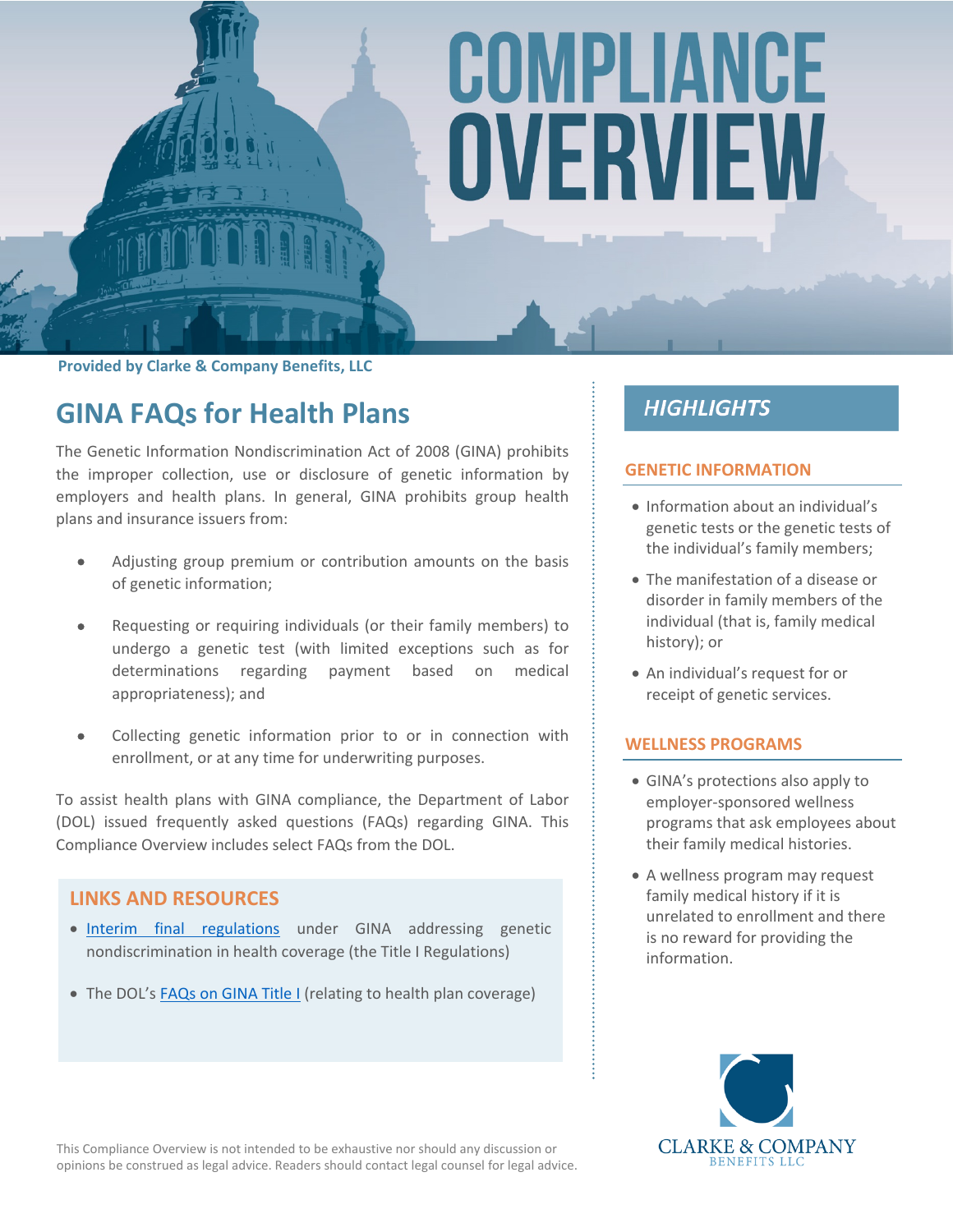2

#### *How does GINA expand the genetic information nondiscrimination protections in HIPAA?*

Before the Affordable Care Act (ACA), HIPAA prevented a plan or issuer from imposing a preexisting condition exclusion based solely on genetic information. Under the ACA, plans are prohibited from excluding coverage or benefits due to any preexisting condition. HIPAA continues to prohibit discrimination in individual eligibility, benefits, or premiums based on any health factor (including genetic information). GINA provides additional underwriting protections, prohibits requesting or requiring genetic testing, and restricts the collection of genetic information.

| <b>Premiums or</b><br>contributions | GINA provides that group health plans cannot adjust premiums or contribution<br>amounts for a plan, or any group of similarly situated individuals under the plan,<br>based on genetic information of one or more individuals in the group. However,<br>premiums may be increased for the group based upon the manifestation of a<br>disease or disorder of an individual enrolled in the plan.                                                                                                                                                                                                                                                |
|-------------------------------------|------------------------------------------------------------------------------------------------------------------------------------------------------------------------------------------------------------------------------------------------------------------------------------------------------------------------------------------------------------------------------------------------------------------------------------------------------------------------------------------------------------------------------------------------------------------------------------------------------------------------------------------------|
| <b>Genetic testing</b>              | GINA generally prohibits plans from requesting or requiring an individual to<br>undergo a genetic test. However, a health care professional providing health care<br>services to an individual is permitted to request a genetic test. A plan or issuer may<br>request the results of a genetic test to determine payment of a claim for benefits,<br>but only the minimum amount of information necessary in order to determine<br>payment. There is also a research exception that permits a plan or issuer under<br>certain conditions to request (but not require) that a participant or beneficiary<br>undergo a genetic test.            |
| <b>Genetic</b><br>information       | GINA prohibits a plan from collecting genetic information (including family medical<br>history) from an individual prior to or in connection with their enrollment in the<br>plan, or at any time for underwriting purposes. Under GINA, "underwriting<br>purposes" includes rules for determination of eligibility for benefits and the<br>computation of premium and contribution amounts. Thus, under GINA, plans and<br>issuers are generally prohibited from offering rewards in return for the provision of<br>genetic information, including family medical history information collected as part<br>of a health risk assessment (HRA). |
|                                     | GINA includes an exception for incidental collection of genetic information,<br>provided that the information is not used for underwriting purposes. However, the<br>incidental collection exception is not available if it is reasonable for the plan or<br>issuer to anticipate that health information will be received in response to a<br>collection, unless the collection explicitly states that genetic information should<br>not be provided.                                                                                                                                                                                         |

#### *What is genetic information?*

"Genetic information" means information about an individual's genetic tests, the genetic tests of family members of the individual, the manifestation of a disease or disorder in family members of the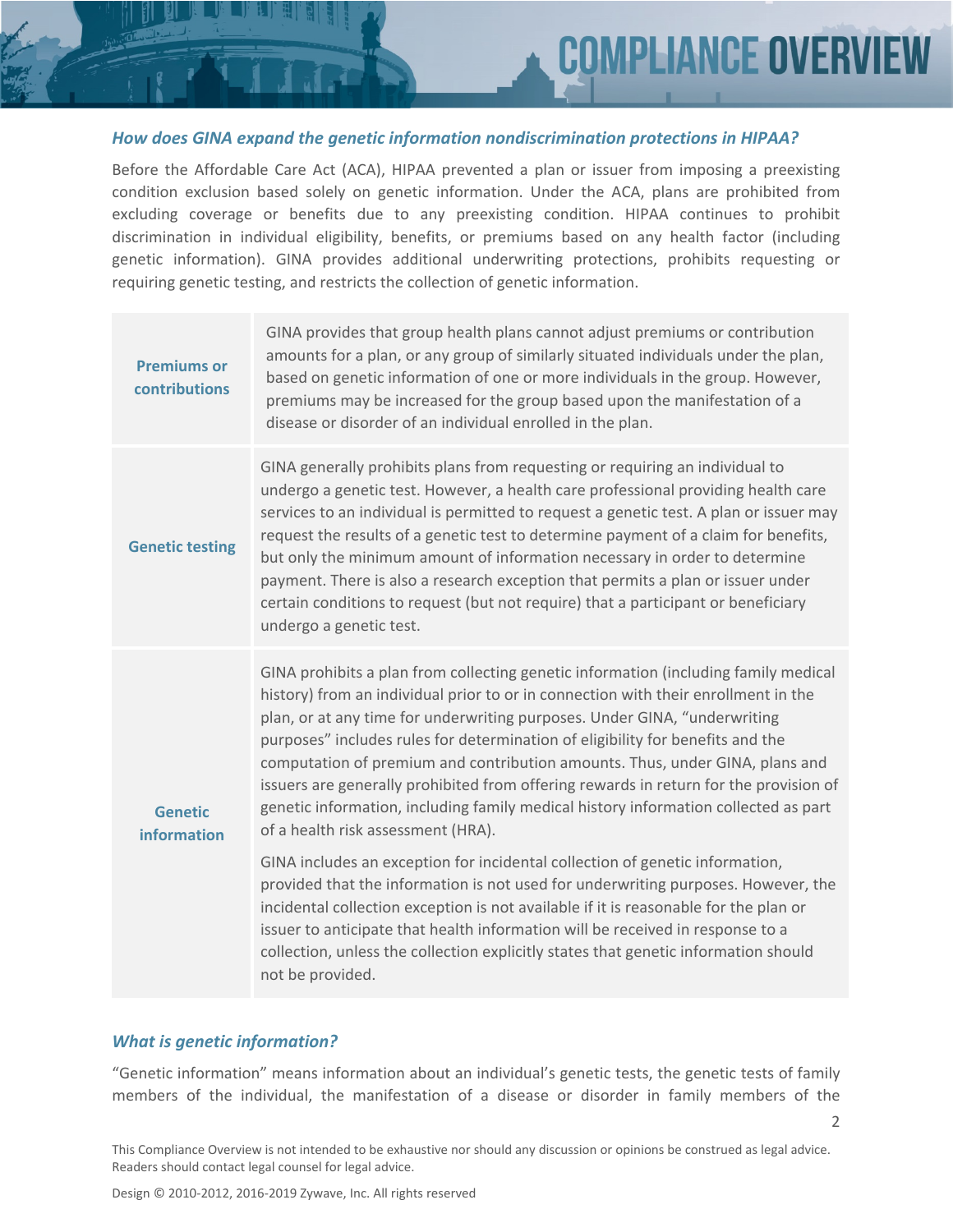

individual or any request for or receipt of genetic services, or participation in clinical research that includes genetic services by the individual or a family member of the individual.

The term genetic information includes:

- With respect to a pregnant woman (or a family member of a pregnant woman), genetic information about the fetus; and
- With respect to an individual using assisted reproductive technology, genetic information about the embryo.

Genetic information does not include information about the sex or age of any individual.

#### *Genetic information includes information about an individual's genetic services and tests. What do these include?*

"Genetic services" means genetic tests, genetic counseling or genetic education. "Genetic test" means an analysis of human DNA, RNA, chromosomes, proteins or metabolites, if the analysis detects genotypes, mutations or chromosomal changes. A genetic test does not include an analysis of proteins or metabolites directly related to a manifested disease, disorder or pathological condition.

Therefore, some examples of genetic tests are tests to determine whether an individual has a BRCA1, BRCA2 or colorectal cancer genetic variant. In contrast, an HIV test, complete blood count, cholesterol test, liver function test or test for the presence of alcohol or drugs is not a genetic test.

## *Genetic information includes an individual's genetic tests and information about the manifestation of a disease or disorder in an individual's family member. A genetic test does not include an analysis of proteins or metabolites that is directly related to a manifested disease, disorder or pathological condition. What is a manifested disease?*

A "manifested disease" is a disease, disorder or pathological condition for which an individual has been or could reasonably be diagnosed by a health care professional (with appropriate training and expertise in the field of medicine involved).

A disease is not manifested if a diagnosis is based principally on genetic information. For example, an individual whose genetic tests indicate a genetic variant associated with colorectal cancer and another that indicates an increased risk of developing cancer, but who has no signs or symptoms of disease and has not and could not reasonably be diagnosed with a disease, does not have a manifested disease.

While plans are prohibited from adjusting group premiums or contributions based on genetic information, plans and issuers can increase the premium or contribution based on the manifested disease or disorder of an individual enrolled in the plan. This is because information about an individual's manifested disease or disorder is not genetic information with respect to that individual. This is discussed further below.

3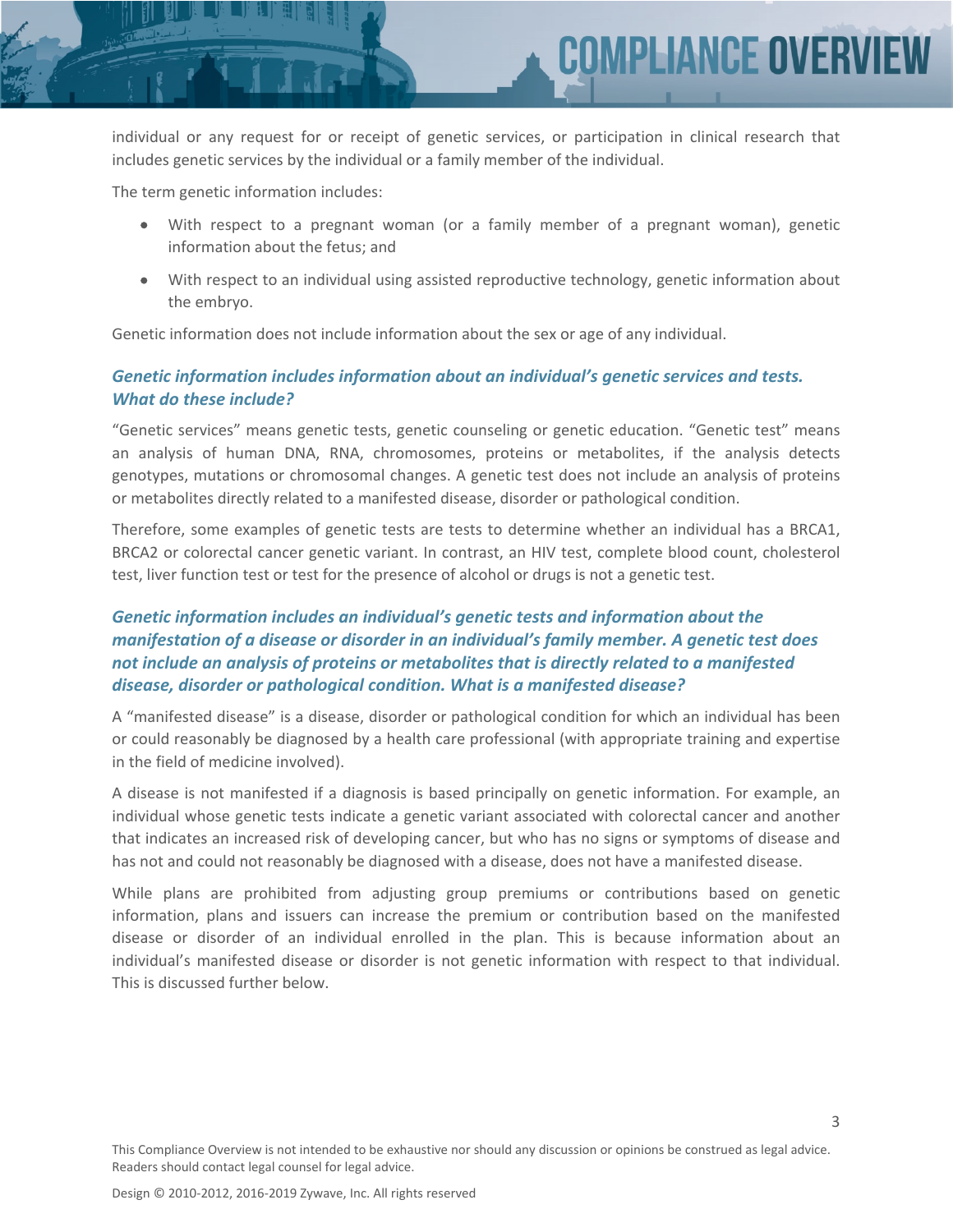#### *GINA prohibits a plan from collecting genetic information (including family medical history) prior to or in connection with enrollment, or at any time for underwriting purposes. What does "collect" include?*

**MPLIANCE OVER** 

"Collect" means to request, require or purchase genetic information.

# *Can a group health plan adjust the premium that an employer or group of similarly situated individuals must pay under the plan based on genetic information of an individual or individuals covered under the group?*

No. GINA prohibits a group health plan from adjusting group premium or contribution amounts for a group of similarly situated individuals based on the genetic information of members of the group. This is a change from HIPAA's prior nondiscrimination requirements, which allowed plans to adjust premiums or contributions for the group health plan or group of similarly situated individuals (but not for specific individuals within the group) based on genetic information, as well as other health factors. Therefore, even if a plan obtained individual genetic information about group members before GINA's effective date, it cannot be used to adjust the group premium.

Under GINA and HIPAA, a plan can charge a higher overall, blended per-participant amount based on the manifestation of a disease or a disorder of an individual enrolled in the plan. However, a plan cannot use the manifestation of a disease or disorder in one individual as genetic information about other group members to further increase the group premium.

A plan can take into account the costs associated with providing benefits for covered genetic tests or genetic services in determining overall premium or contribution amounts. Note that, under HIPAA, a plan cannot charge an individual more for coverage than other similarly situated individuals in the group based on any health factor, including a manifested disease or disorder.

#### *Can an individual's doctor or other health care provider request that the individual undergo a genetic test?*

Generally, yes. GINA prohibits a group health plan from requesting or requiring an individual or a family member of an individual undergo genetic tests. Nonetheless, under GINA, a health care professional who is providing health care services to an individual can request that an individual undergo a genetic test. A "health care professional" includes, but is not limited to, a physician, nurse, physician's assistant or technicians that provide health care services to patients.

For example, if, during the course of a routine physical exam, a physician learns that an individual has family medical history indicating a potential risk for Huntington's disease, the physician can recommend that the individual undergo a related genetic test. This would not violate GINA. This would be true even if the doctor were employed by an HMO, so long as the physician was providing health care services to the individual for whom the genetic test was recommended.

#### *Can a health plan obtain the results of a genetic test to make a determination regarding payment of a claim for benefits under the plan?*

Generally, yes. If a plan conditions payment for an item or service based on medical appropriateness and the medical appropriateness depends on the genetic makeup of the patient, then the plan is

 $\Delta$ 

This Compliance Overview is not intended to be exhaustive nor should any discussion or opinions be construed as legal advice. Readers should contact legal counsel for legal advice.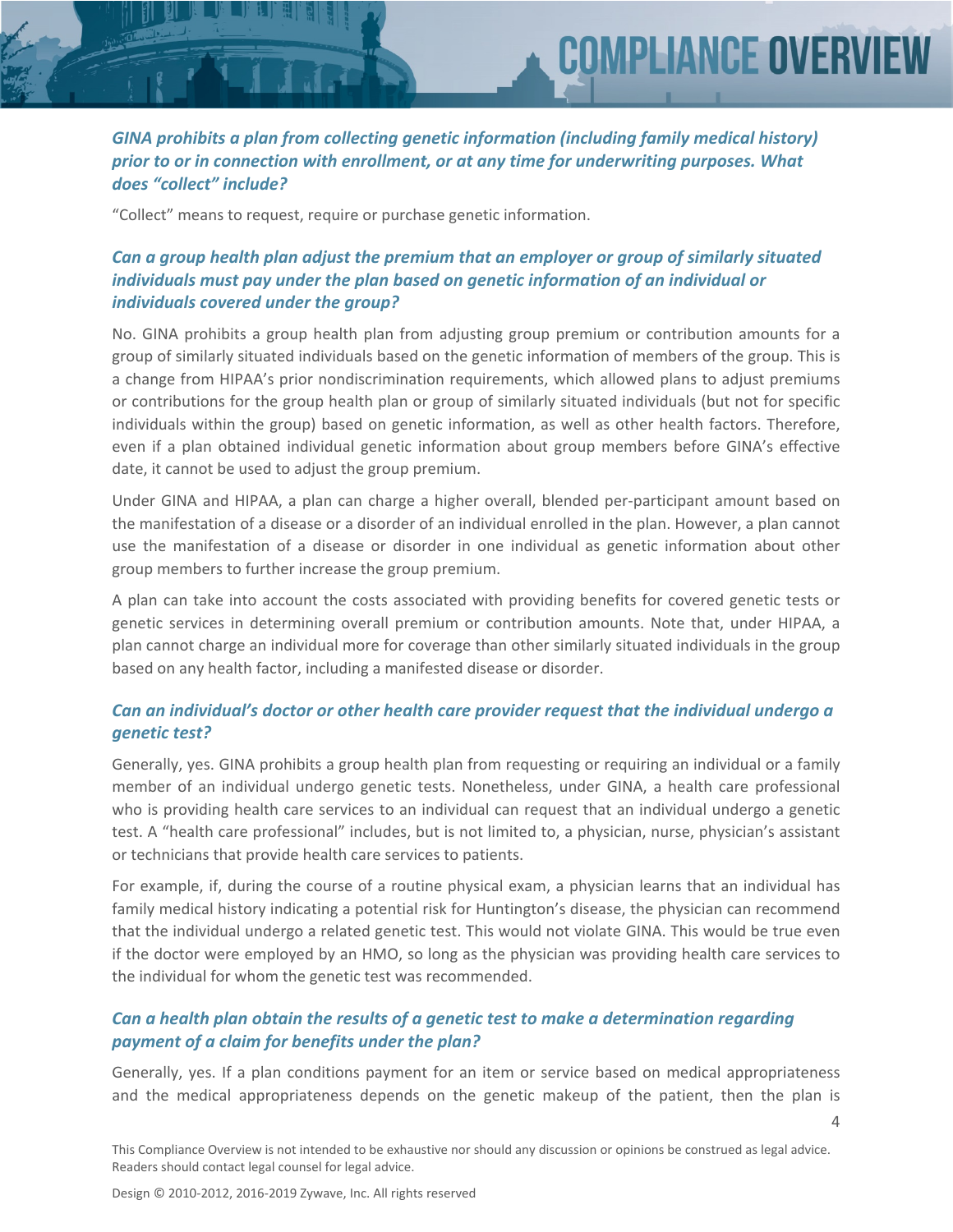permitted to condition payment for the item or service on the outcome of a genetic test. The plan may also refuse payment in that situation if the patient does not undergo the genetic test. The plan may request only the minimum amount of information necessary to make a determination regarding payment.

COMPLIANCE OVER

## *If a plan normally covers mammograms for participants and beneficiaries starting at age 40, but covers them at age 30 for individuals with a high risk of breast cancer, may the plan require that an individual under 40 submit genetic test results or family medical history as evidence of high risk of breast cancer, in order to have a claim for a mammogram paid?*

Generally, yes. Under GINA, a plan may request and use the results of a genetic test to make a determination regarding payment, as long as the plan requests only the minimum amount of information necessary.

Plans may also request genetic information for the purpose of determining the medical appropriateness of a treatment or service. Because the medical appropriateness of the mammogram depends on the patient's genetic makeup, the minimum amount of information necessary for determining payment of the claim may include the results of a genetic test or the individual's family medical history.

## *Can a plan request that a participant or beneficiary undergo a genetic test for research purposes?*

Under GINA, a plan is permitted to request, but not to require, that a participant or beneficiary undergo a genetic test for research purposes if the following four requirements are met:

- The plan makes the request pursuant to research. (Research is defined in 45 CFR 46.102(d)). The research must comply with 45 CFR Part 46 or equivalent federal regulations and any applicable state or local law or regulation for the protection of human subjects in research.
- The plan must make the request for the genetic test in writing and clearly indicate to each participant and beneficiary that the request is voluntary and will have no effect on eligibility.
- No genetic information collected pursuant to this research exception can be used for underwriting purposes.
- The plan must complete a copy of the [Notice of Research Exception under GINA](https://www.dol.gov/agencies/ebsa/employers-and-advisers/plan-administration-and-compliance/health-plans/notice-of-research-exception-under-gina) and provide the notice to the address specified in the instructions.

#### *GINA prohibits a group health plan from collecting genetic information for underwriting purposes. What does underwriting purposes mean?*

Under GINA, the definition of "underwriting purposes" is broader than merely activities relating to rating and pricing a group policy. Under GINA, "underwriting purposes" means, with respect to a group health plan:

 Rules for determination of eligibility (including enrollment and continued eligibility) for benefits under the plan or coverage (including changes in deductibles or other cost-sharing mechanisms in return for activities such as completing an HRA or participating in a wellness program);

5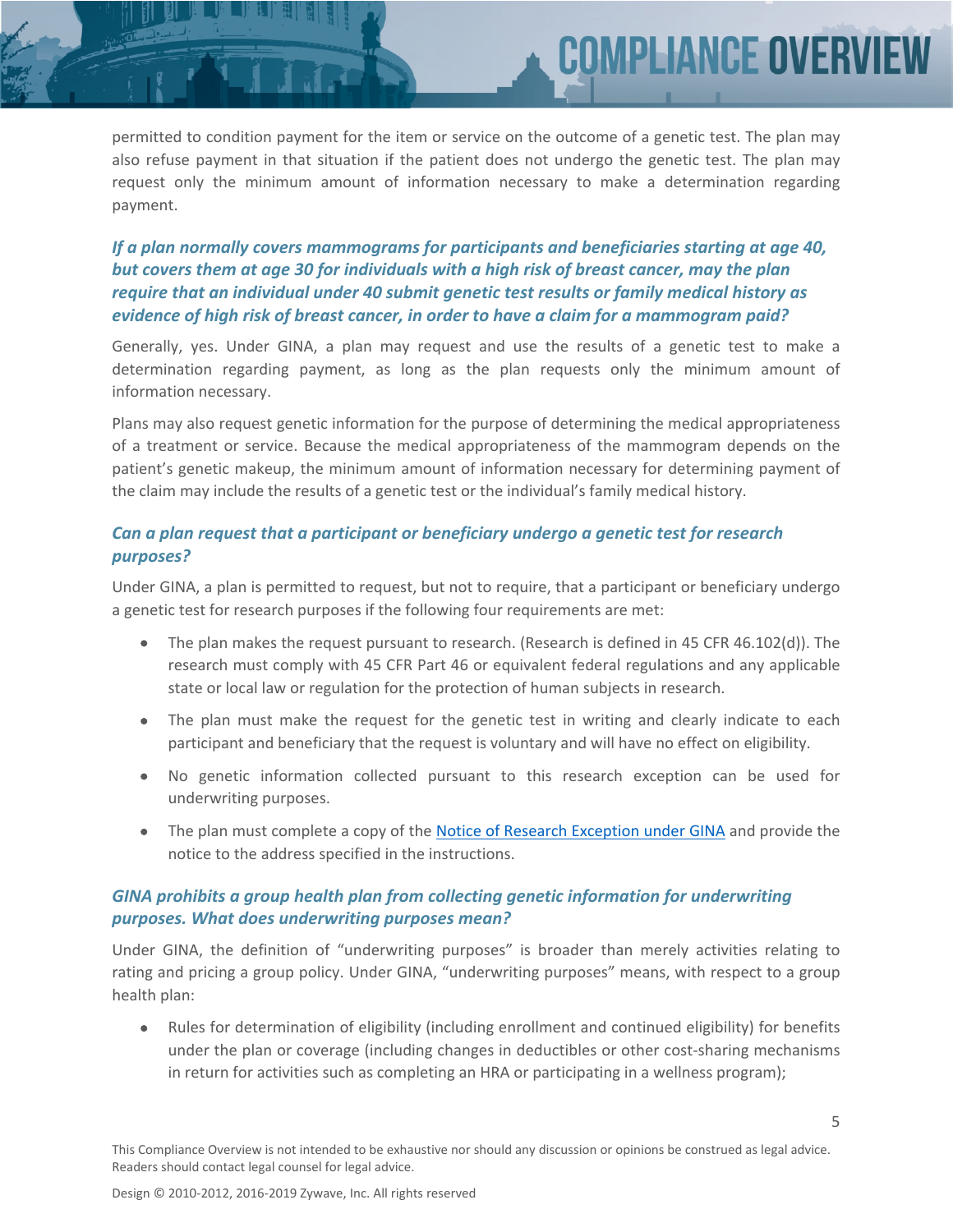

COMPLIANCE OVERV

- The application of any pre-existing condition exclusion under the plan; and
- Other activities related to the creation, renewal or replacement of a contract of health insurance or health benefits.

#### *Can a plan require an individual to complete an HRA prior to or as part of the enrollment process for the plan?*

GINA prohibits a plan from collecting genetic information (including family medical history) prior to or in connection with enrollment. Thus, under GINA, plans and issuers must ensure that any HRA conducted prior to or in connection with enrollment does not collect genetic information, including family medical history.

Under GINA, there is an exception for genetic information that is obtained incidental to the collection of other information if:

- The genetic information that is obtained is not used for underwriting purposes; and
- If it is reasonable to anticipate that the collection will result in the plan receiving health information, the plan explicitly notifies the person providing the information that genetic information should not be provided.

Therefore, a plan conducting an HRA prior to or in connection with enrollment should ensure that the HRA explicitly states that genetic information should not be provided.

## *Can a plan require that an individual complete an HRA that requests family medical history in order to receive a wellness program reward, such as a financial incentive, in return for the completion of the HRA?*

GINA prohibits a plan from collecting genetic information (including family medical history):

- Prior to or in connection with enrollment; or
- At any time for underwriting purposes.

Because completing the HRA results in a reward, the request is for underwriting purposes and is prohibited. A plan may use an HRA that requests family medical history if it is requested to be completed after, and unrelated to, enrollment, and if there is no premium reduction or any other reward for completing the HRA.

A plan may offer a premium discount or other reward for the completion of an HRA that does not request family medical history or other genetic information, such as information about any genetic tests the individual has undergone. The plan should ensure that the HRA explicitly states that genetic information should not be provided. This is because GINA provides an exception for genetic information that is obtained incidental to the collection of other information if:

• The genetic information that is obtained is not used for underwriting purposes; and

6